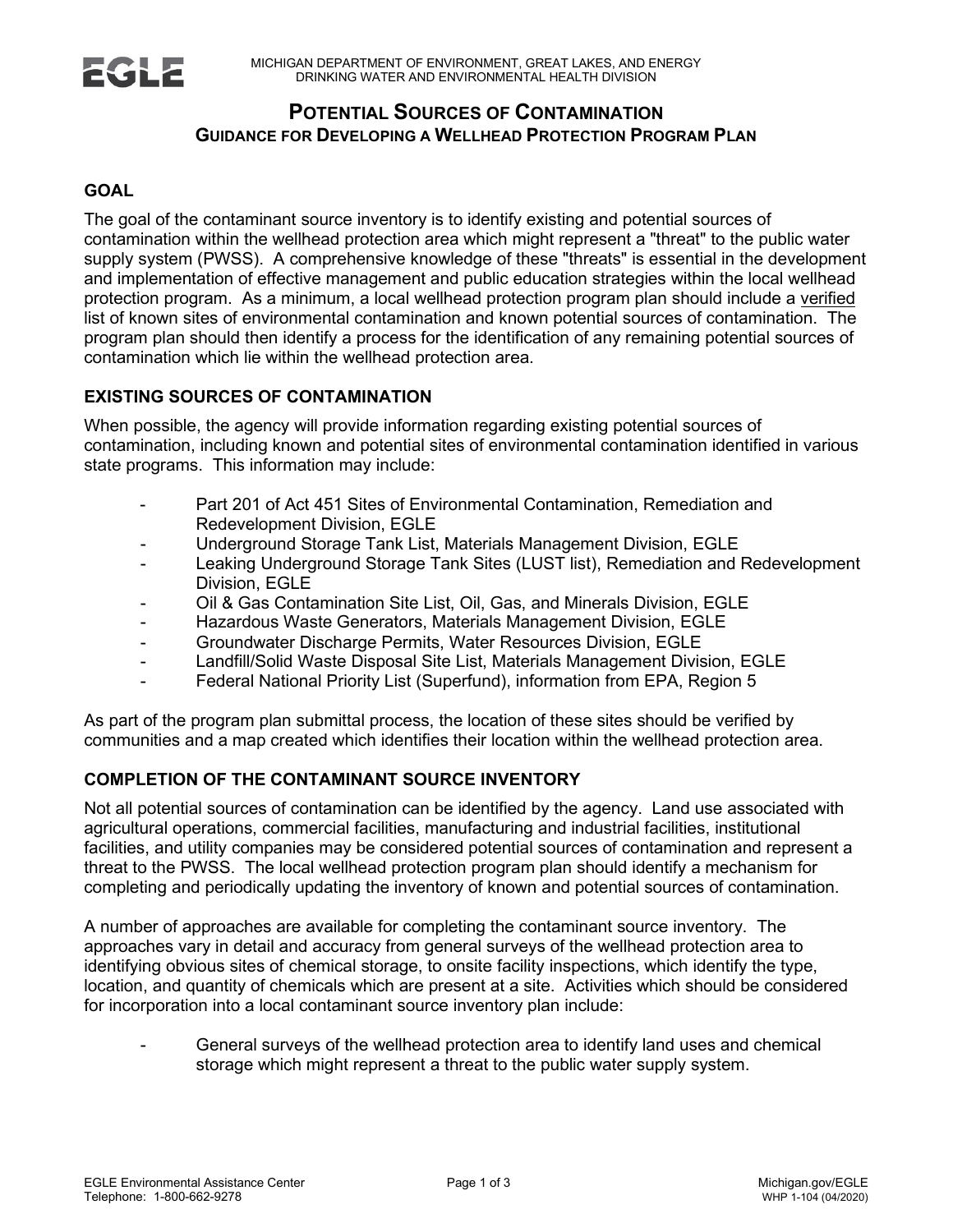- Review of tax records, property description information, and phone and business directories to identify facilities which are associated with activities where potential contaminants are used and/or handled.
- Interviews with local historians and long-time residents to identify "historic" sites of potential contamination.
- Review of records maintained by the local fire marshal, building inspector, local health department, or other local units of government which might identify facilities that store or handle chemicals.
- Onsite facility inspections.

## **CONSIDERATIONS IN CONDUCTING A CONTAMINANT SOURCE INVENTORY**

A local plan should identify methods for completion of the contaminant source inventory which are reasonable giving due consideration to the local land use activities, related local programs and existing information. Onsite inspections provide the greatest degree of detail in the contaminant source inventory process. However, such inspections may have been completed in conjunction with other local programs by the fire marshal, building inspector, wastewater treatment plant operator, or local health department personnel. Information obtained from these sources may be sufficient to meet the objectives of the contaminant source inventory.

Onsite inspection must also be considered in view of the local political climate. Area business and industry may not be amenable to onsite inspections which they perceive as having possible "regulatory" repercussions. In such instances, door-to-door surveys conducted by area volunteers may be perceived as less threatening. Acceptance of the contaminant source inventory process may be closely tied to public education and the development of a community awareness and acceptance of the wellhead protection concept.

### **ABANDONED WELLS**

Abandoned wells should be considered in the contaminant source inventory in all wellhead protection program plans. Abandoned wells do not represent a "potential source of contamination" in the same manner that the handling or storage of chemicals would. However, when left improperly sealed they can provide a direct conduit into an aquifer through which the introduction of contaminants may occur.

Many PWSSs may obtain a designation as "not vulnerable" through the collection of well water samples and analysis for tritium. Systems which are identified as not vulnerable are at considerably less risk from sources of contamination as a result of the local geology. Frequently, the local geology consists of a thick and impermeable clay aquiclude which will prevent the migration of contaminants into the aquifer. The local wellhead protection program should emphasize maintenance of the aquicludes structural integrity. Since abandoned wells can provide a direct conduit into the aquifer, they represent the single greatest threat as a breach of the aquiclude. Accordingly, the contaminant source inventory for systems which are not vulnerable must place a high priority on the identification of abandoned wells.

Proper closure of identified abandoned wells shall be undertaken.

### **SUMMARY**

The contaminant source inventory is a site-specific activity which is very important to the management of a wellhead protection area and will ultimately determine the necessary monitoring requirements for the public water supply system. Each community should consider the method of inventory development which best suit its needs, discuss the methods with the agency and, if necessary, provide the contaminant source inventory as a draft plan and submit it to the agency for review and comment.